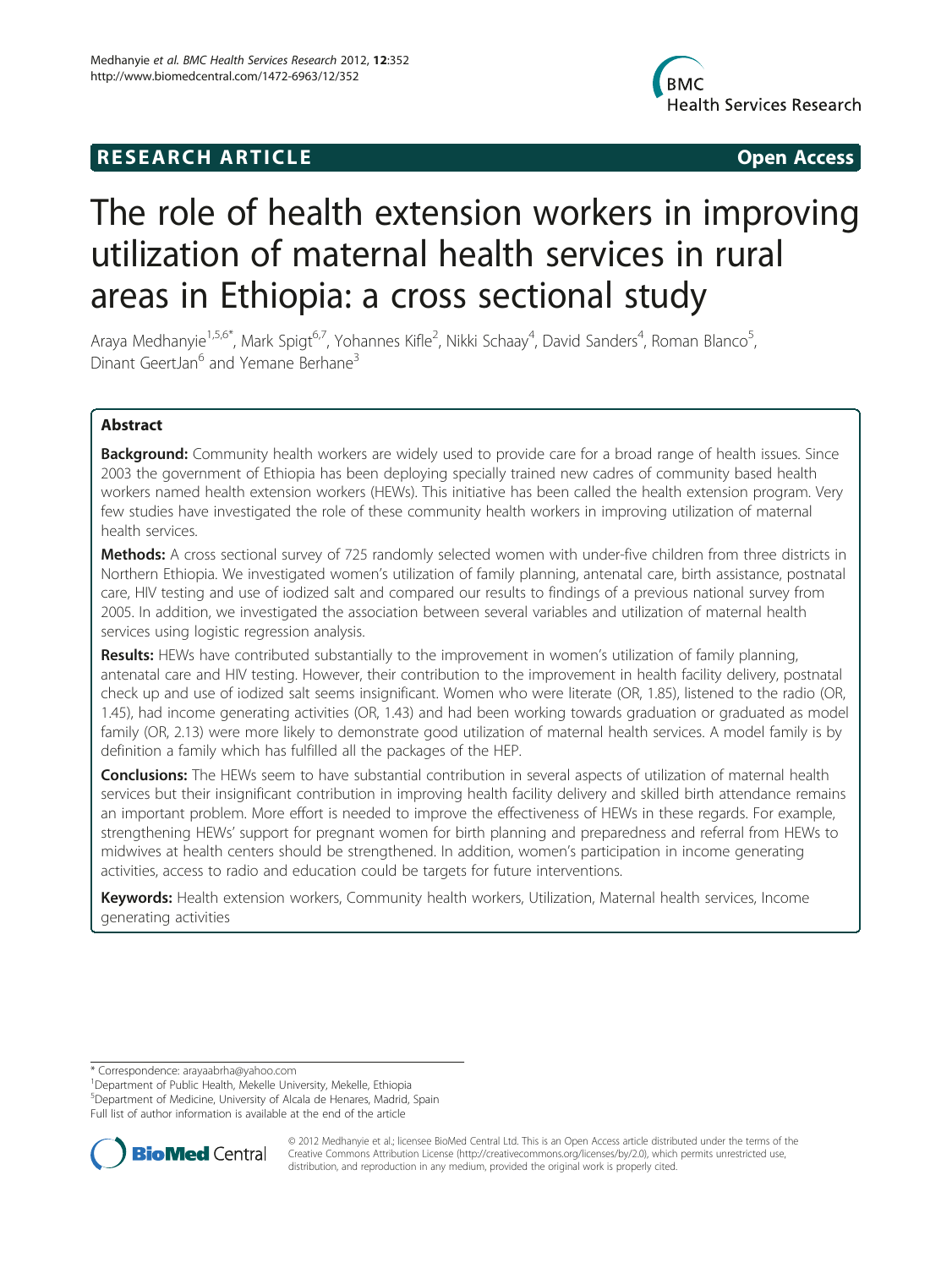# Background

In response to inadequate numbers of health personnel, many countries have focused on increasing production and distribution of personnel. This occurred in 1980s particularly in the community health worker cadre although in the 1990s many such programmes faltered [\[1](#page-7-0)]. Community health workers (CHWs) are widely used to provide care for a broad range of health issues. However, there is insufficient evidence about the effectiveness of their work in implementing comprehensive primary health care [\[2](#page-7-0)]. This lack of knowledge makes it difficult for policy makers to decide how CHWs can best improve the effectiveness of primary health care.

Like in many resource constrained countries, Ethiopia has been training and deploying different categories of volunteer community health workers (VCHWs) in the past decades. These CHWs include trained traditional birth attendants (TTBAs), community based reproductive health agents (CBRHAs) and community health agents (CHAs). However, to accelerate the expansion of primary health care coverage and to ensure equitable access to health services, the government of Ethiopia started deploying specially trained new cadres of community based health workers named Health Extension Workers (HEWs). This initiative has been called the Health Extension Program (HEP). The HEP has been introduced in recognition of the failure of essential services to reach the people at the grassroots level in particular to underserved rural population. It was designed based on the concept and principles of comprehensive primary health care [[3-6](#page-8-0)].

The health system of Ethiopia is a four level health system, characterized by a primary health care unit (PHCU), and then the district hospital, zonal hospital and specialized hospital. A PHCU has been planned to serve 25,000 people, while a district and a zonal hospital are each expected to serve 250,000 and 1,000,000 people, respectively. Specialized hospitals are planned to serve a catchment area with 5 million people [[7\]](#page-8-0).

The lowest level in the Ethiopian health system is a PHCU, comprising one health center and five satellite health posts. Health centers are staffed with a health professional team including midlevel health professionals for instance health officers, nurses, midwives, sanitarians and laboratory technicians. A health center provides comprehensive primary health care which includes promotive, prevention, curative and rehabilitative services. One health center supervises and receives referrals from five satellite health posts. A health post is the operational center for two HEWs. On average, a health post serves a kebele which comprises approximately 1000 households or 5000 people.A kebele is the smallest administrative unit in Ethiopia, but it can include several small villages. By the year 2010, a total of about 34,000 HEWs were trained and deployed throughout the country. In addition about 15,000 health posts were constructed in the country. HEWs are required to spend 75% of their time conducting outreach activities by going from house to house in their respective kebele, while the rest of their time they are supposed to be at the health post. All HEWs have completed high school and received additional training for 1 year at an undergraduate level. The HEWs are also different from the VCHWs in that they are employed in the government health system structure and get monthly salary. They receive more advanced and comprehensive training when compared to VCHWs [[3](#page-8-0)-[6\]](#page-8-0).

With the aim of reducing maternal mortality, HEWs are trained on how to provide care to pregnant mothers through pregnancy, birth and postnatal period. HEWs inform pregnant mothers on safe motherhood when they provide antenatal care (ANC), birth and post natal care (PNC). HEWs also provide family planning services and are trained on how to educate women on the use of iodized salt and HIV testing.

Since the implementation of the HEP, few studies have published findings on the effectiveness of HEWs [\[8](#page-8-0)]. These studies have shown their effectiveness in improving utilization of family planning and immunization services. However, none of them investigated the HEWs role in improving utilization of comprehensive maternal health services.

This study focuses on the extent to which these specially trained community health workers have contributed to the improvement of utilization of maternal health services by rural women in Ethiopia. We compare current utilization of maternal health services with the Ethiopian Demographic Health Survey 2005(EDHS 2005) and investigate which variables may be related to good utilization of maternal health services.

# Methods

# Study design

A cross-sectional survey was undertaken in August-November 2009 to assess utilization to maternal health services by women in rural villages in Ethiopia.

# Setting

The study was conducted in Tigray region, Ethiopia. Tigray is one of the nine regions and the northernmost regional state of Ethiopia. The 2007 Ethiopian census showed the population of the region to be 4.3 million of which 80% lived in rural areas and 51% were female [\[9](#page-8-0)]. The poor health status of Tigray region is comparable to the rest of the country, showing high infant mortality rate (67/1000), low institutional delivery (8.6%), high HIV prevalence (2.7%), and low family planning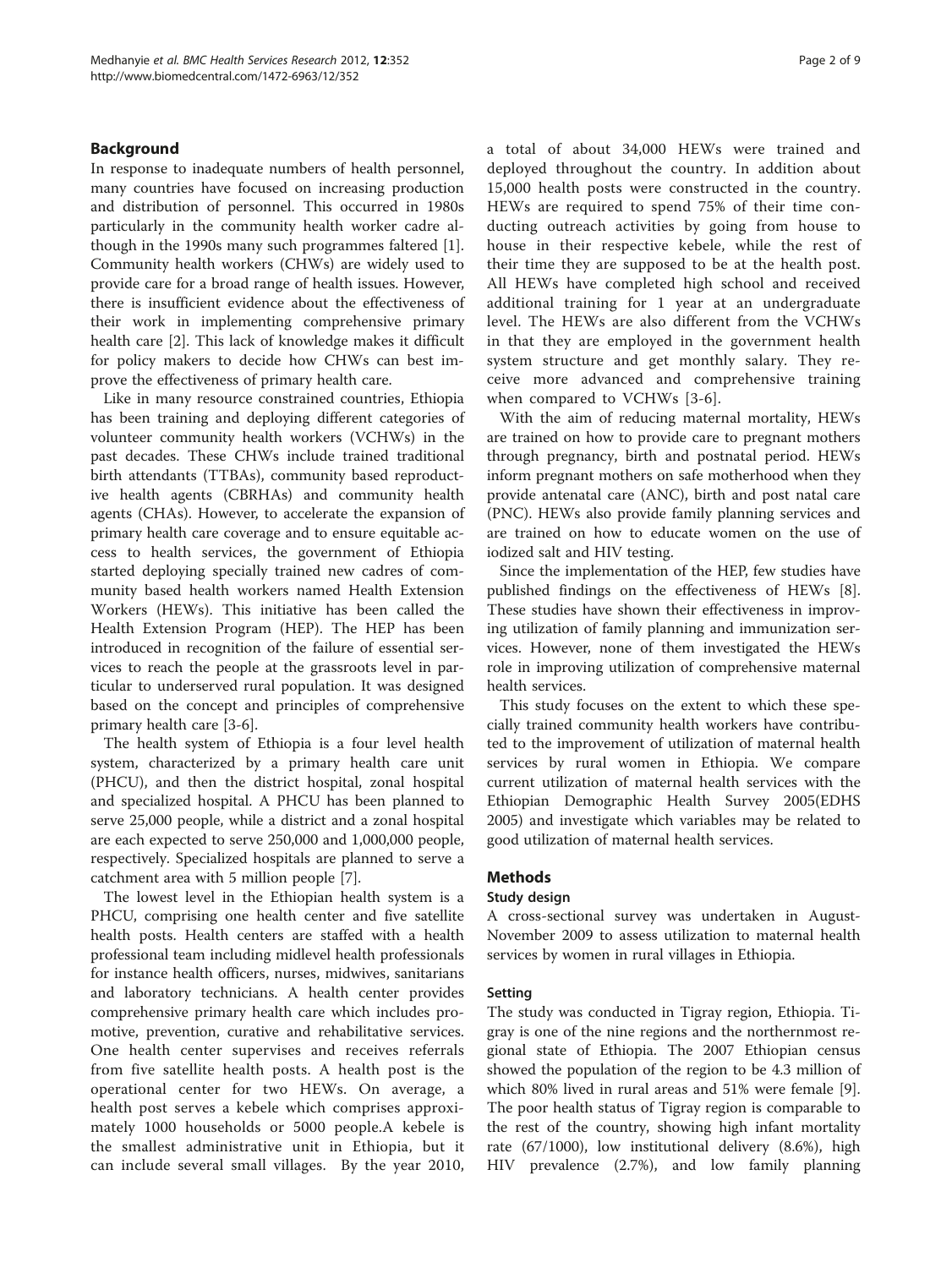utilization (16.5%) [\[10\]](#page-8-0). This study was done in three rural districts. The districts studied were Alaje from the Southern Zone, Saesi Tsadamba from the Eastern Zone and Degua Tembien from the South Eastern Zone of Tigray. These districts were selected purposefully in consultation with Tigray regional health bureau. We considered accessibility of the districts to carry out the research in terms of transport. Out of the total 72 kebeles in these districts, 13 of them had health centers. Twelve of them did not have any health facility. The rest 47 rural kebeles were with only health post. From each selected district, three rural kebeles were selected. Rural kebeles with no functional health posts were excluded from the selection. Rural kebeles who have health facilities other than health posts were not also included in the study. All the selected kebeles were with functional health posts and HEWs.

# Sample size

We employed the Statcalc sample size calculation for cross-sectional study module of EPI-info version 2002 to determine sample size for our study. A total sample size of 726 households was determined by considering 95% confidence interval, 80% power of study; 1:1 comparison among districts, a contraceptive prevalence rate of 16.2% for Tigray region taken from EDHS 2005, and we assumed that the proportion of contraceptive users would be two times when we did our data collection in 2009.

# Study population

Women with under-five children from the nine selected kebeles who were willing and healthy enough to be interviewed were identified to participate in the survey. To select the study participants a sampling frame of households with women who had under-five children was developed from the log book of the HEWs. These log books of HEWs have a list of households in their kebeles. Using systematic random sampling, we selected an average of 80 women with under-five children from each kebele. There was no refusal to participate. When the woman selected for an interview was not available, a neighbouring woman was interviewed. A total of 726 women were interviewed and data from 725 women were included in the analysis; 1 questionnaire was useless because of its incompleteness.

# Data collection

We collected data on women's utilization of family planning, antenatal care, delivery care, postnatal care, HIV testing and use of iodized salt. Data on women's utilization of maternal health services by type of health workers were collected. The questionnaire was initially developed in English and then translated to the local language, 'Tigrigna'. The questionnaire was pre-tested among 20 mothers to assure clarity of concepts for respondents.

The data were collected by six data collectors who had completed high school and who had experience in doing questionnaire interviews. Additional training was given for the data collectors to help them understand the nature of the study and the questions. Completed questionnaires were checked for completeness and consistency at the time of interview by supervisors. To ensure rigor in the study, supervisors re-checked the responses for a randomly selected 5% of the questionnaires by going back to the woman's house. Re-checking showed no major problems in data collection.

# Outcome variables and definitions

Utilization of maternal health services was collected using the following variables: 1. Family planning: whether the woman has been using contraceptives during the interview period (current utilization) or whether the woman has ever used contraceptives in her lifetime (ever utilization). 2. Antenatal care (ANC): whether the woman attended a health facility for antenatal care (ANC) at least once in her last successful pregnancy. 3. Health facility delivery: whether the woman gave birth at a health facility for her youngest child. 4. Postnatal care (PNC): whether a health professional or community health worker visited the woman at her home within 24 hours of the birth of her youngest child. 5. HIV testing: whether the woman had ever had an HIV test by the time of interview. 6. Use of iodized salt: whether iodized cooking salt (with 15 parts per million based on salt testing kits) was found in the woman's house. This was considered as one of the maternal health services because educating women on utilization of iodized salt and distributing subsidized iodized salt are among the tasks of HEWs.

In addition we measured several other variables such as age, educational status, marital status, religion, year of enrolment into the HEP, household status in relation to working towards graduation or graduated as model family and participation in income generating activities (IGAs). A model family is by definition a family which has fulfilled all the packages of the HEP. Prior to the data collection we checked log books of HEWs on this information. We found the log books had incomplete and inconsistent information on whether a family completed all the packages of the program or not. Hence for this study we took the woman's word whether she said her household had been working towards graduation or graduated as model family or not. IGAs are government or community-initiated activities for local people to earn some money. These IGAs include irrigation schemes,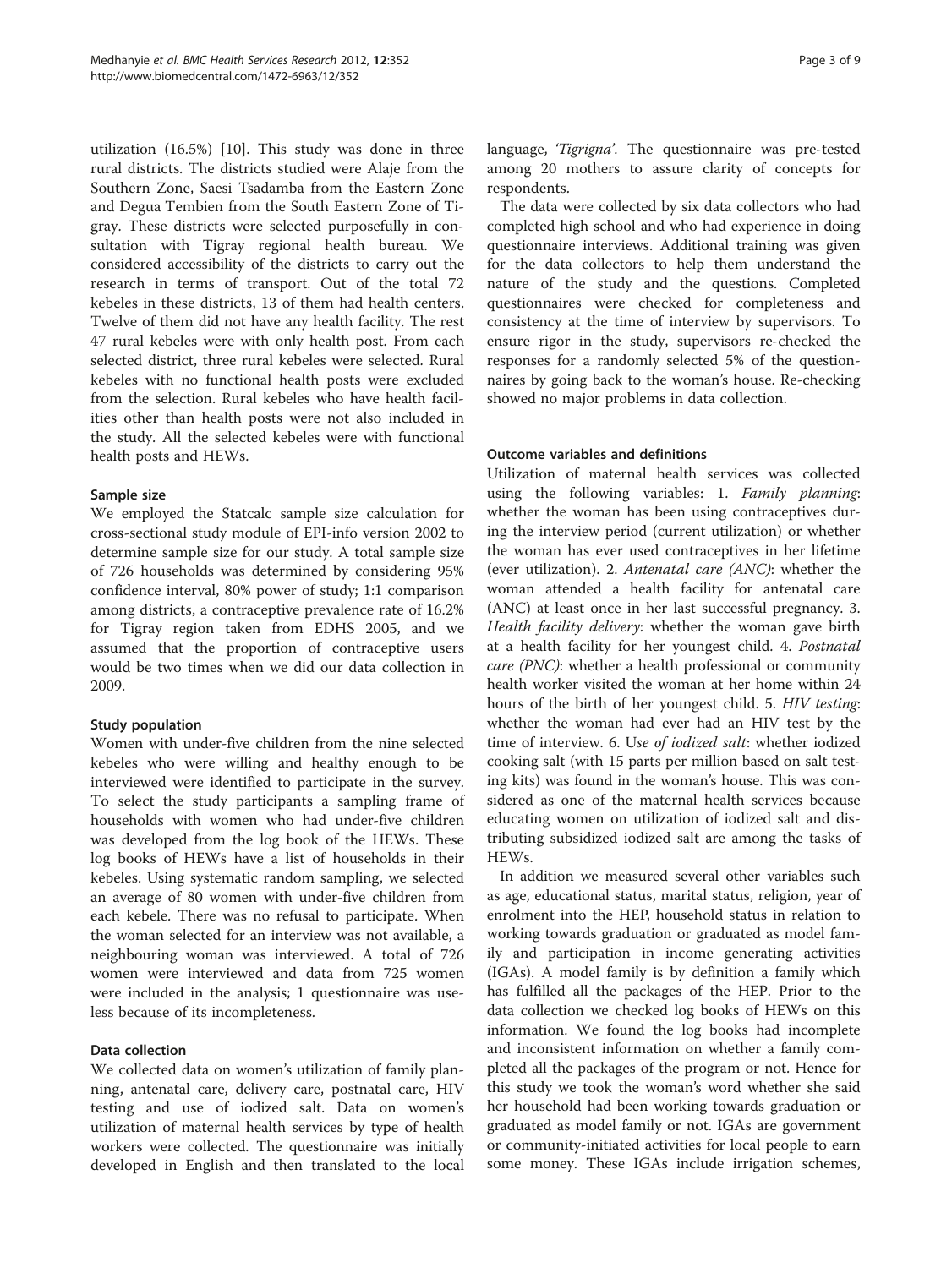micro-finance credit, safety net, cattle rearing, poultry production and bee keeping.

#### Data management and analysis

Frequencies of utilization of specific maternal health services were calculated. To estimate changes in the utilization of maternal health services over the years, we compared our findings with findings of the EDHS 2005. The EDHS 2005 was a nationally representative survey of 14,070 women aged 15–49. The data collection of this survey was conducted from April 27-August 30, 2005.

To investigate which factors were associated with good utilization of maternal health service, we used logistic regression. To calculate Adjusted Odds Ratios (AOR) we included all independent variables in one model. The dependent variable was computed by combining the six outcome variables. Using the mean (3.01) as a cutoff point, we categorized utilization of maternal health services into two categories. Women who had utilized 4 and more maternal health services were defined as having good utilization of maternal health services, while those who had utilized less than 4 were considered as having poor utilization of maternal health services. Women's response for questions on religion, marital status and occupation were virtually the same. Therefore, these variables were not used in the analysis.

#### Ethical considerations

The study was approved by the ethics committee at the College of Health Sciences of Mekelle University, Ethiopia which offered a letter with reference number CHS/236/ A-16/09 dated on 05/March/09. Study participants were informed about the purpose of the study, anticipated benefits, how they were chosen to participate, data collection procedures and their full right to refuse, withdraw from part or all of the study. The participant's name was kept confidential. Verbal informed consent was obtained from each study participant. Verbal consent instead of written consent was chosen as most of the questions in the survey were not sensitive and a great number of rural women in Ethiopia are unable to read and write.

# Results

#### Respondents' characteristics

The mean age of the 725 study participants was 31.4 years (Table 1) and almost all (99.9%) were orthodox Christians. The mean number of children per woman was 4.15. The majority of participants (86%) participated in at least one income generating activity. Micro-finance credit and the safety net programs were the most reported IGAs.

#### Utilization of maternal health services

More than half (67%) of the women had ever used contraceptives while 38% of them were current users. ANC

# Table 1 Respondents' characteristics, September 2009 (N=725)

| <b>Characteristics of respondents</b>                      | Frequency<br>(no./%) |
|------------------------------------------------------------|----------------------|
| Number of participants per district                        |                      |
| District 1 : Degua Tembien                                 | 240(33.1)            |
| District 2: Saesi Tsadamba                                 | 244(33.7)            |
| District 3: Alaje                                          | 241(33.2)            |
| Age of respondents                                         |                      |
| 24 and less                                                | 106(14.6%)           |
| 25 and above                                               | 619(85.4%)           |
| <b>Educational level</b>                                   |                      |
| Illiterate (unable to read and write)                      | 576(79.4)            |
| Illiterate (able to read and write)                        | 149(20.6)            |
| <b>Marital status</b>                                      |                      |
| Yes, currently married                                     | 644(88.8%)           |
| Not in a union                                             | 81(11.2%)            |
| Do you listen to radio                                     |                      |
| No                                                         | 439(60.6)            |
| Yes                                                        | 286(39.4)            |
| Participation in income generating activities (IGAs)       |                      |
| Poor Participation: in 2 and less IGAs                     | 456(62.9)            |
| Good participation: in 3 and more IGAs                     | 269(37.1)            |
| Year of enrolment in HEP                                   |                      |
| Do not know                                                | 159(21.9)            |
| 2004-2006                                                  | 238(32.8)            |
| 2007-2009                                                  | 328(45.2)            |
| Household status towards graduation as model family        |                      |
| Did not hear about model family                            | 264(36.4)            |
| Have heard but not at all working<br>towards graduation    | 278(38.3)            |
| Working towards graduation or<br>graduated as model family | 183(25.2)            |

visit at health facility was reported by 85% of the women. However less than half (48%) of the women had the World Health Organization (WHO) recommended 4 and more ANC visits. A small number (5%) of the women said that they gave birth at the health facility. A similar percentage (5 %) of the women had PNC check up. More than three quarters (85%) of the women had been tested for HIV. Iodized salt of greater than 15PPM was found in only 13% of the women's households. Using the mean score for utilization of maternal health services as a cutoff point for good and poor utilization of maternal health services, about 37% of the women had good utilization of maternal health services while the rest had poor utilization.

#### Who offers maternal health services?

The role of the HEWs to improved utilization of maternal health services is greatest in relation to family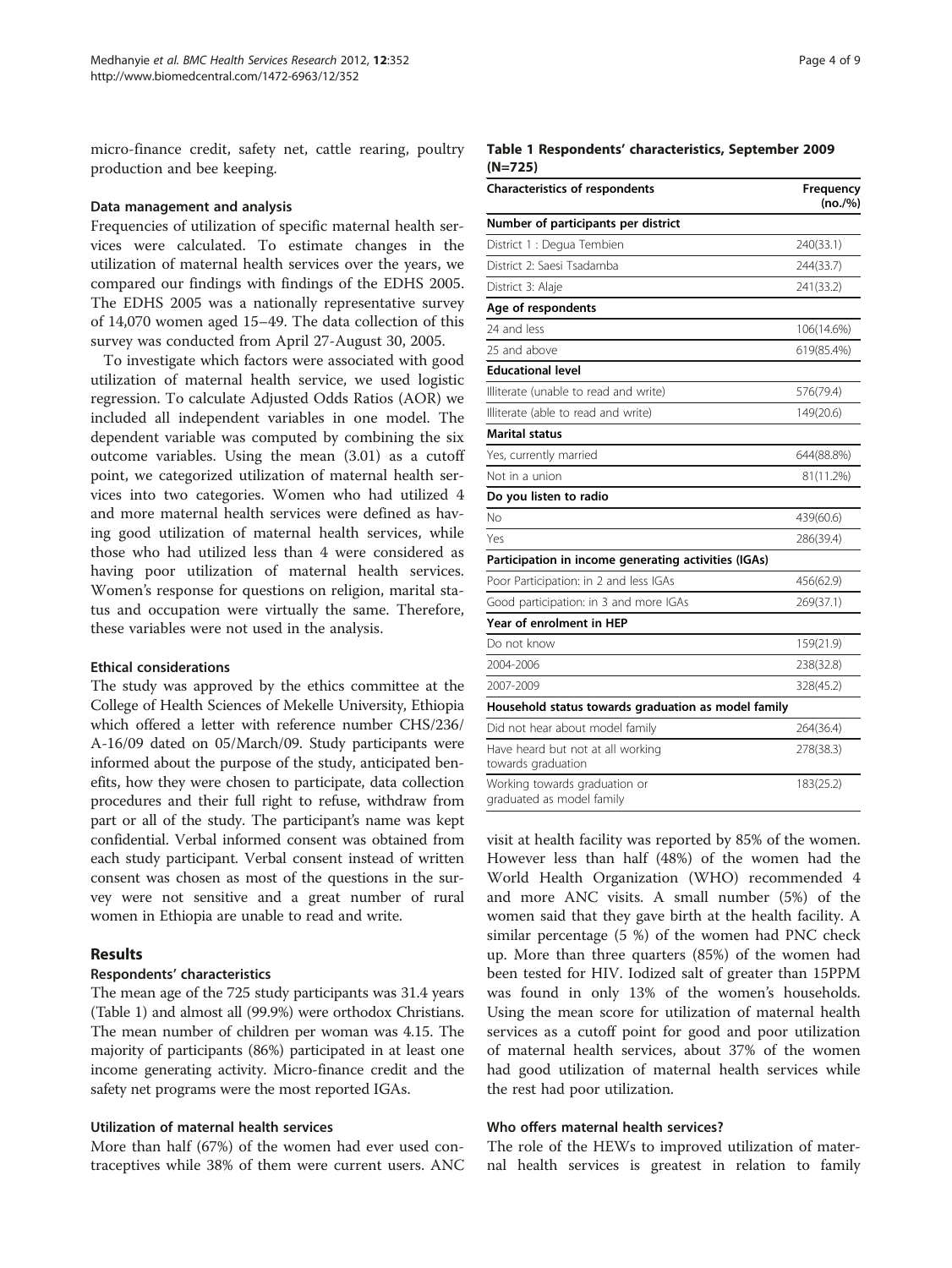planning and ANC (Table 2). In regard to advice on family planning; 72% of the mothers reported to have received information on this topic from the HEWs. Forty-four percent of the mothers reported having been visited before delivery by HEWs. However, postnatal care and especially assistance during delivery still seem to be a big problem. The majority of the women (81%) delivered their baby with the help of relatives or friends and only 7% were assisted by the HEWs. Trained traditional birth attendants do better than HEWs in assisting births (20%).

# Women's utilization of primary care facilities for maternal health services

Health posts were rarely used by women for delivery services and PNC checkups (Table 3). Only 1% of the study participants gave birth at health posts. A similar percentage of participants had had PNC checkups for their baby

| Table 2 Women's utilization of maternal health services |  |
|---------------------------------------------------------|--|
| by the type of health workers, September 2009 (N=725)   |  |

| <b>Maternal health services</b>                                                                                                       | Frequency (no./%) |
|---------------------------------------------------------------------------------------------------------------------------------------|-------------------|
| Family planning: In the past 12 months, who among community<br>health workers visited you and talked to you about family planning? *  |                   |
| Health extension worker                                                                                                               | 523(72.1)         |
| Community based reproductive health agent                                                                                             | 88(12.1)          |
| Community health agent                                                                                                                | 276(38.1)         |
| Trained and untrained traditional birth attendant                                                                                     | 331(45.7)         |
| Not visited                                                                                                                           | 145(20.0)         |
| <b>Antenatal care:</b> Who (community health worker) visited you during<br>your pregnancy of your youngest child?*                    |                   |
| Health extension worker                                                                                                               | 319(44.0)         |
| Community health agent                                                                                                                | 98(26.1)          |
| Community reproductive health agent                                                                                                   | 33(4.6)           |
| Untrained or trained traditional birth attendant                                                                                      | 157(41.8)         |
| Was not visited or don't remember                                                                                                     | 349(48.1)         |
| Delivery Service: Who assisted you with the delivery of your youngest<br>child?*                                                      |                   |
| Health professional                                                                                                                   | 31(4.3)           |
| Trained traditional birth attendant                                                                                                   | 147(20.3)         |
| Untrained traditional birth attendant                                                                                                 | 29(4.0)           |
| Relative/friend/neighbor                                                                                                              | 586(80.8)         |
| Health extension worker                                                                                                               | 49(6.8)           |
| No one                                                                                                                                | 1(0.1)            |
| Post natal care: If a community health worker visited you immediately<br>after delivery of your youngest child, who was that person?* |                   |
| Health extension worker                                                                                                               | 189(26.1)         |
| Community health agent                                                                                                                | 67(9.2)           |
| Community based reproductive health agent                                                                                             | 13(1.8)           |
| Trained and untrained traditional birth attendant                                                                                     | 170(23.4)         |
| Was not visited or do not remember                                                                                                    | 389(53.7)         |
| .<br><b>11. L</b>                                                                                                                     |                   |

\*Multiple responses were possible.

| Table 3 Women's utilization of primary health care      |
|---------------------------------------------------------|
| facilities for maternal health services, September 2009 |
| $(N=725)$                                               |

| <b>Maternal health services</b>                                                                                                | Frequency (no./%) |
|--------------------------------------------------------------------------------------------------------------------------------|-------------------|
| Family planning: Where did you obtain (current method) for the last<br>time?                                                   |                   |
| Health center                                                                                                                  | 117(16.1%)        |
| Health post                                                                                                                    | 150(20.7)         |
| Others                                                                                                                         | 7(0.8)            |
| Non current users and pregnant mothers                                                                                         | 451(62.2)         |
| Antenatal care: Where did you receive antenatal care when you were<br>pregnant for your youngest child?                        |                   |
| Health center                                                                                                                  | 441(60.8)         |
| Health post                                                                                                                    | 163(22.5)         |
| Others                                                                                                                         | 9(1.3)            |
| Did not go to a health facility                                                                                                | 112 (15.4)        |
| Delivery service: Where did you give birth for your youngest child?                                                            |                   |
| Home                                                                                                                           | 691(95.3)         |
| Hospital                                                                                                                       | 10(1.4)           |
| Health center                                                                                                                  | 16(2.2)           |
| Health post                                                                                                                    | 8(1.1)            |
| Post natal care: After your youngest child was born, if a health worker<br>checked your baby, where did that check take place? |                   |
| Your home                                                                                                                      | 6(0.8)            |
| Health post                                                                                                                    | 10(1.4)           |
| Health center                                                                                                                  | 25(3.4)           |
| Hospital                                                                                                                       | 6(0.8)            |
| Didn't had check up                                                                                                            | 678(93.5)         |

at health posts. The utilization of health posts for family planning and ANC by women was relatively higher than for delivery. About 21% of the study participants had obtained contraceptives from the health posts. It seemed that women preferred the health center to the health post for ANC follow up (61% versus 23%).

# Comparison of findings of this study on utilization of maternal health services with findings of EDHS 2005

Compared to EDHS 2005 (Table [4\)](#page-5-0), there is an increase in the proportion of women who have utilized family planning, antenatal care, and HIV testing. However, we observed no change in the proportion of women who have used health facility delivery and iodized salt.

# Association of respondents' characteristics with utilization of maternal health services

Calculated AOR through logistic regression analysis showed (Table [5\)](#page-5-0) that women who were able to read and write (AOR, 1.85; CI 1.22-2.80), listened to a radio (AOR, 1.45; CI 1.05-2.02), had good participation in IGAs (AOR, 1.43; CI 1.03-2.00), and had been working towards graduation or graduated as model family (AOR,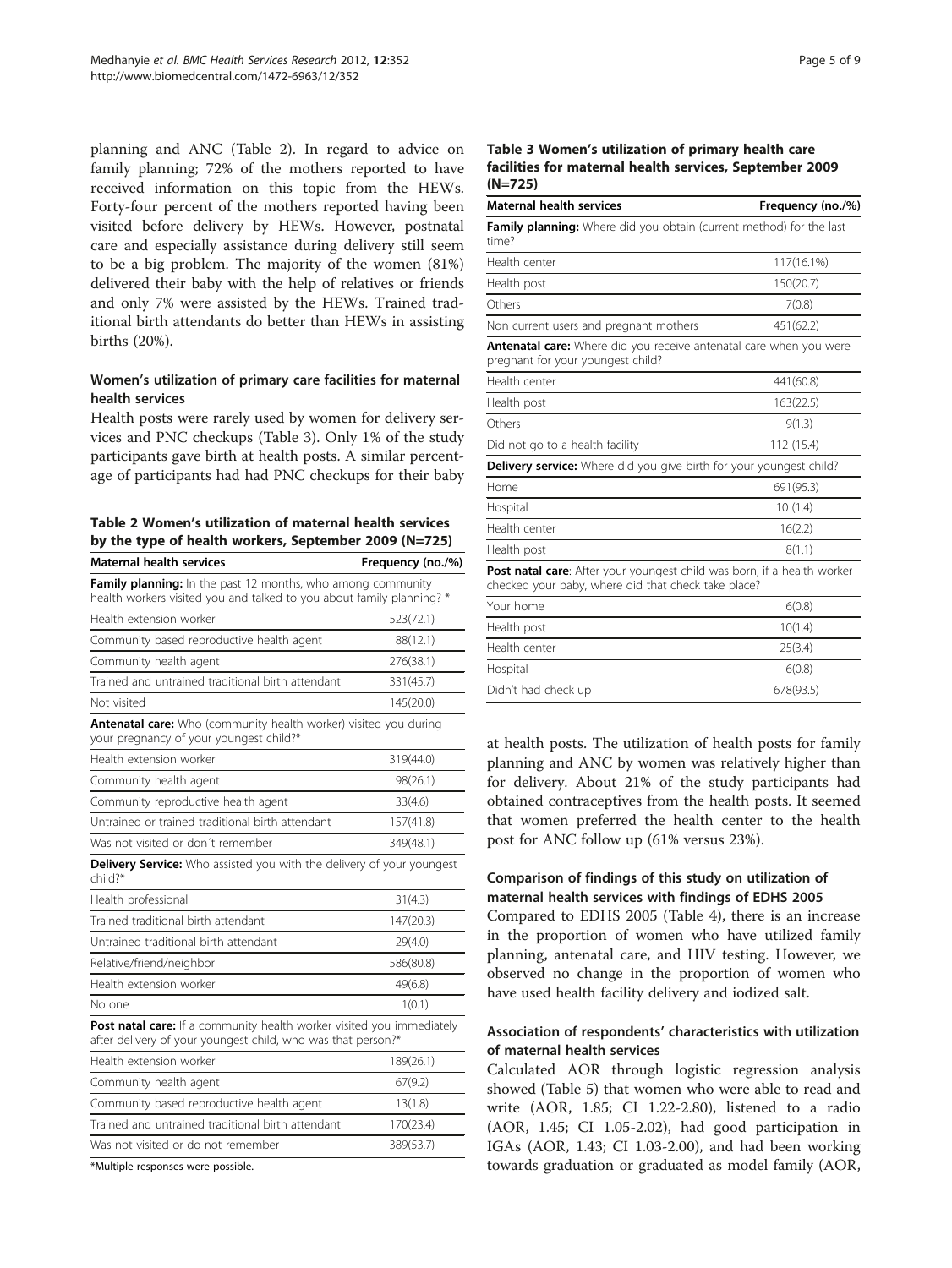| Access to maternal health services | National EDHS 2005 (%) | Regional Tigray EDHS 2005 (%) | Our study 2009 (%) |
|------------------------------------|------------------------|-------------------------------|--------------------|
| Family planning current users      | 14.70                  | 16.50                         | 41.80              |
| Antenatal care                     | 27.60                  | 35.30                         | 84.60              |
| Delivery at health facility        | 5.30                   | 6.10                          | 4.70               |
| Postnatal check up                 | 5.50                   | 8.20                          | 5.30               |
| HIV ever tested                    | 4.00                   | 3.20                          | 85.40              |
| lodized salt (>15PPM)              | 19.90                  | 28.00                         | 13.20              |

<span id="page-5-0"></span>Table 4 Comparison of findings of our study with finding of the 2005 EDHS for Tigray region and Ethiopia

2.13; CI 1.40-3.23) had good utilization of maternal health services. However variables including place of residence, age and year of enrolment didn't show any significant association with good utilization of maternal health services.

# **Discussion**

Since the introduction of HEP in 2003 and deployment of HEWs, there has been an increase in the proportion of women who have utilized family planning, antenatal care, and HIV testing. On the other hand their deployment and work have not showed any improvement in

utilization of health facilities for delivery, postnatal check up and use of iodized salt. Primary care facilities; particularly health posts, were almost unutilized by women for maternal health services. Women preferred to visit health centers instead of health posts. Women, who were literate, listened to the radio, participated in income generating activities and had been working towards graduation or graduated as model family were more likely to access and utilize comprehensive maternal health services.

Our finding on family planning is in agreement with other studies conducted in Ethiopia [\[11,12](#page-8-0)]. These studies showed HEWs have improved access to family

Table 5 Association of respondents' characteristics with utilization of maternal health services, September 2009

| <b>Characteristics of respondents</b>                            | Access to maternal health services |                                       | <b>Adjusted Odds Ratio</b> |                            |
|------------------------------------------------------------------|------------------------------------|---------------------------------------|----------------------------|----------------------------|
|                                                                  |                                    | Poor access to MHS Good access to MHS |                            | Odds ratio 95% CI-interval |
| <b>District</b>                                                  |                                    |                                       |                            |                            |
| Degua Tembien                                                    | 165(68.8)                          | 75(31.2)                              | 1.00                       |                            |
| Saesi Tsadamba                                                   | 157(64.3)                          | 87(35.7)                              | 1.19                       | $0.81 - 1.74$              |
| Alaje                                                            | 161(66.8)                          | 80(33.2)                              | 0.87                       | $0.58 - 1.30$              |
| Age of respondent                                                |                                    |                                       |                            |                            |
| 24 years and less                                                | 77(72.6)                           | 29(27.4)                              | 1.00                       |                            |
| 25 and above                                                     | 406(65.6)                          | 213(34.4)                             | 1.50                       | $0.92 - 2.45$              |
| Literacy                                                         |                                    |                                       |                            |                            |
| Illiterate : unable to read and write                            | 397(68.9)                          | 179(31.1)                             | 1.00                       |                            |
| Literate : able to read and write                                | 86(57.7)                           | 63(42.3)                              | $1.85*$                    | 1.22-2.80                  |
| Listening to a radio                                             |                                    |                                       |                            |                            |
| No, not at all                                                   | 312(71.1)                          | 127(28.9)                             | 1.00                       |                            |
| Yes                                                              | 171(59.8)                          | 115(40.2)                             | $1.45*$                    | 1.05-2.02                  |
| Participation in income generating activities (IGAs)             |                                    |                                       |                            |                            |
| Poor participation : 2 and less IGAs                             | 324(71.1)                          | 132(28.9)                             | 1.00                       |                            |
| Good Participation : 3 and more IGAs                             | 159(59.1)                          | 110(40.9)                             | $1.43*$                    | 1.03-2.00                  |
| Year of enrolment into HEP                                       |                                    |                                       |                            |                            |
| Do not know                                                      | 117(73.6)                          | 42(26.4)                              | 1.00                       |                            |
| 2004-2006                                                        | 156(65.5)                          | 82(34.5)                              | 1.07                       | $0.68 - 1.70$              |
| 2007-2009                                                        | 210(64.0)                          | 118(36.0)                             | 1.37                       | $0.88 - 2.1$               |
| Household status towards being a model family                    |                                    |                                       |                            |                            |
| Did not hear about model family                                  | 189(71.6)                          | 75(28.4)                              | 1.00                       |                            |
| Have heard about model family but not working towards graduation | 202 (72.7)                         | 76(27.3)                              | 0.98                       | $0.66 - 1.45$              |
| Yes, working towards graduation or graduated as model family     | 92(50.3)                           | 91(49.7)                              | $2.13*$                    | 1.40-3.23                  |
|                                                                  |                                    |                                       |                            |                            |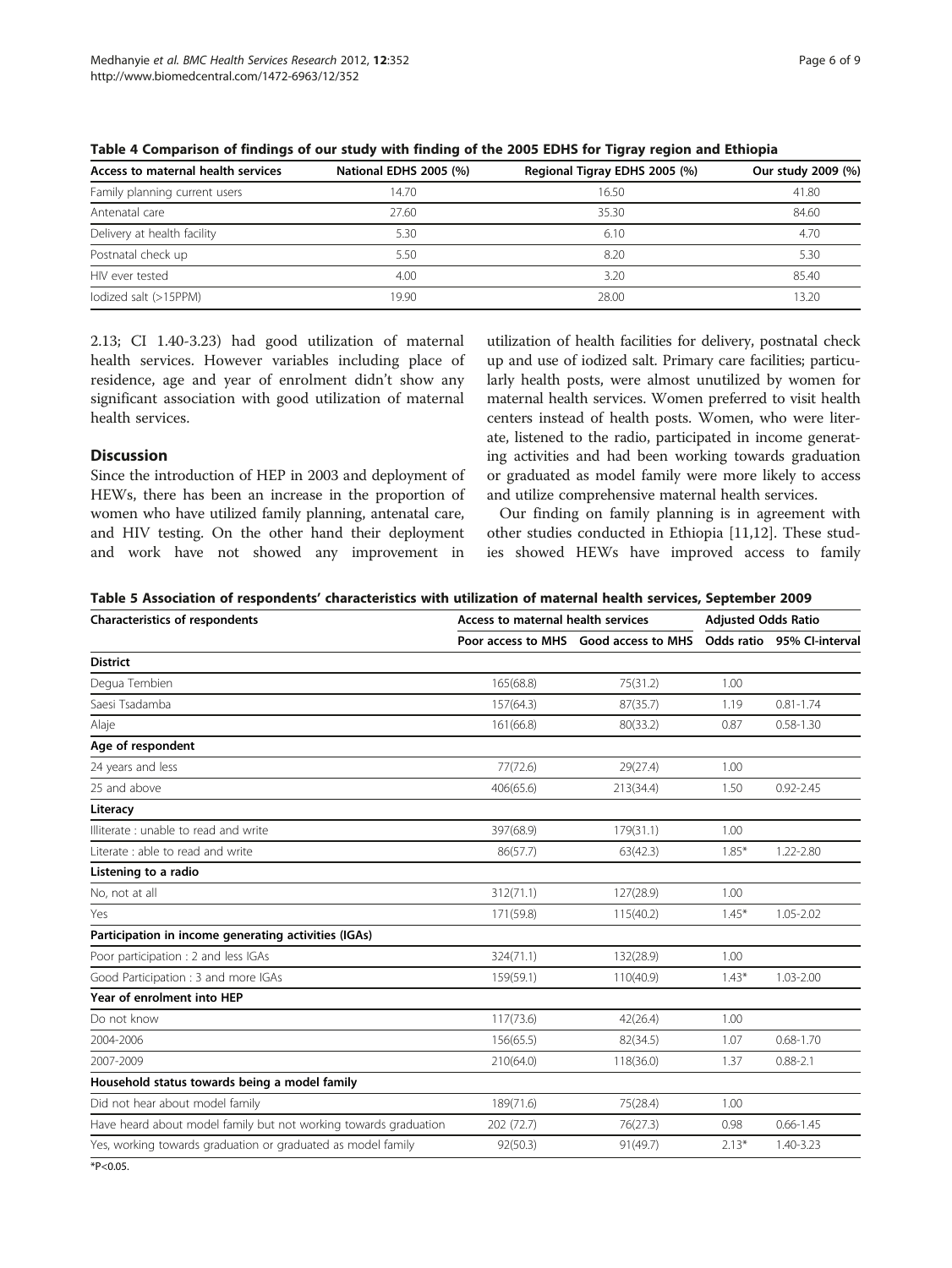planning. A study conducted in the southern part of Ethiopia found that women who were able to read and write are more likely to access maternal health services, similar to our findings. This study also showed similar to our findings on ANC that the proportion of women who had at least one ANC visit has increased considerably [[13\]](#page-8-0). Nevertheless our study showed the proportion of women who had 4 and more ANC visits as recommended by WHO was still low (48%). Thus concerted effort by HEWs and VCHWs is necessary to educate women about the importance of having four and more ANC visits. Another important achievement observed in our study is the increase in HIV testing. A study on antiretroviral treatment in Ethiopia depicted a similar substantial expansion of access to HIV counselling and testing in Ethiopia [[14\]](#page-8-0). This increase might not be totally attributed to HEWs, because nongovernmental organizations (NGOs) and other stakeholders also play a crucial role in HIV testing and education, through different approaches such as campaigns. HIV programs are highly supported by NGOs and other stakeholders. However, the positive role of HEWs in improving HIV testing and prevention in rural areas is undisputable. In reality, in rural kebeles in Ethiopia, HIV testing and education on HIV prevention is carried out primarily by HEWs. Even HEWs who are not trained for HIV testing organize and coordinate the campaigns for HIV testing. Practically all the health activities including campaigns at rural kebeles in Ethiopia are undertaken and organized by HEWs.

The HEWs did not succeed in improving utilization of health facility delivery, PNC check up and use of iodized salt. This calls for urgent interventions into the HEP. Innovative approaches are needed to improve HEWs effectiveness in relation to these services. Similar to our study, another study also showed no progress in skilled birth assistance and postnatal care coverage in Ethiopia since 1998 [\[12](#page-8-0)]. Contrary to the findings of a cross sectional study among 60 households in Tigray region which was conducted at the earlier stages of the HEP implementation, our study revealed the proportion of women who were assisted for birth by trained traditional birth attendants (TTBAs) is much higher than those assisted by HEWs [\[15\]](#page-8-0). This might be due to the fact that the number of TTBAs in a kebele is higher than the number of HEWs. It might be also TTBAs are tried and tested by women and seen to be experienced in conducting deliveries. Perhaps they could be closer and accessible to village women. On the other hand low competency and confidence of HEWs in assisting births, less favourable working conditions at the health posts, workload and walking long distances at night to assist births at home might also be attributed to this low performance of HEWs in assisting births [[16](#page-8-0)].

Though further research is needed to study the HEWs' performance in birth assistance, we propose several reasons for the present findings of their low participation in this role. First, health facility delivery is demanding in relation to cost, skill and competency. It requires HEWs having the necessary skills and communities having accessible and well-supplied facilities in place. Second, encouraging behavioural change for women to have births at health facility is time consuming work [\[17-19](#page-8-0)]. Women's preference for having birth at home is a deeply embedded cultural belief. Women may believe that it is appropriate to go to a health facility for birth assistance and check up only if there are visible complications during birth [\[18\]](#page-8-0). Other determinants like women's age, education, income, number of children and health seeking behaviour could also influence women's preference on health facility delivery and birth assistance by skilled birth attendant [[13\]](#page-8-0). Thus focused birth preparedness by pregnant women is necessary to encourage every woman to have birth at health facility or assisted by health professionals. It is advisable for HEWs and other community health workers to have effective discussion on birth preparedness with every pregnant woman when they do home based ANC visit. Third, health posts are not well equipped for providing delivery service which is a disincentive for women to use these facilities. Almost all health posts are a single room only, with no waiting room area, water source or electricity. Hence a strong referral system should be established between health posts and health centers (which are better equipped for birth deliveries) until health posts meet the necessary standards for delivery service. Fourth, HEWs' low performance in assisting birth also relates to how HEWs are perceived by the community. The community may regard HEWs as less competent to assist birth. Unpublished reports from Tigray regional health bureau on the HEP indicate that the community perceive HEWs' main task to be health education, sanitation and personal hygiene. Health extension workers were primarily associated with latrine construction. All these reasons and considering HEWs' present workload and the poor conditions of health posts, it may be unrealistic to expect greater involvement in birth assistance by HEWs or that women would choose to give birth at health posts [[16](#page-8-0)-[20\]](#page-8-0).

The 1978 Alma Ata Declaration on Primary Health Care [[21\]](#page-8-0), and subsequent reviews of primary health care reforms, call for intersectoral collaboration to address socio-economic determinants of community health, in which ensuring universal access to health services is one element [\[22,23\]](#page-8-0). In consideration of these other social determinants of women's health, this study looked at whether participating in IGAs had an association with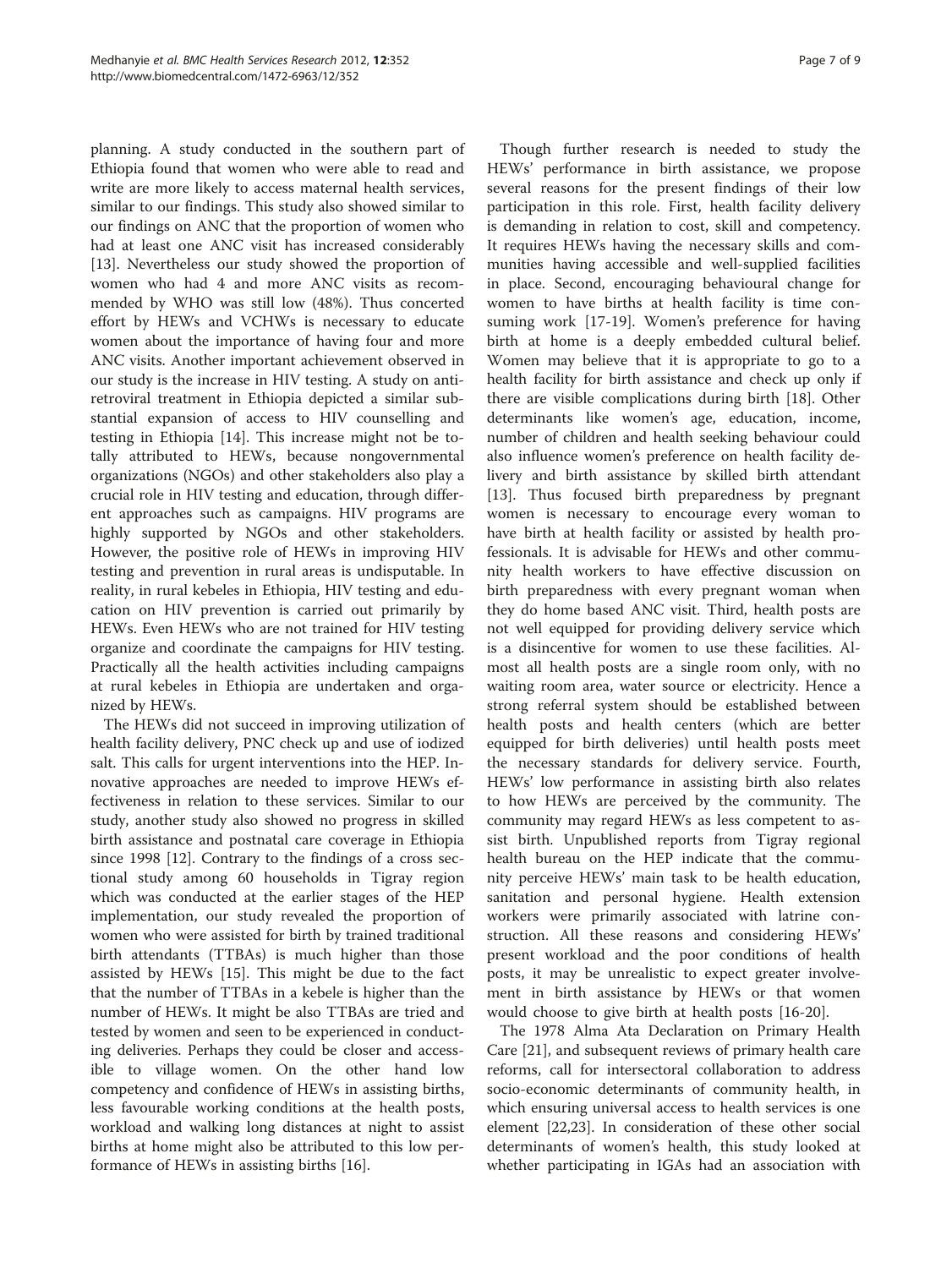<span id="page-7-0"></span>utilization of maternal health services. Logistic regression analysis revealed women who have been participating in three and more income generating activities were 1.72 times more likely to have good utilization of comprehensive maternal health services. The regression analysis also identified women who were literate, listened to the radio, and had been working towards graduation or graduated as model families for HEP were more likely to have good utilization of maternal health services. Hence these potential social factors could be targets for future intervention and support, as a means of increasing health care utilization. Year of enrolment into the HEP was not associated with good utilization of maternal health services. This may be due to the effect of diffusion of the intervention. Households who were enrolled later into the program may have opportunities to learn and share experience on positive health behaviours and information from households that were enrolled earlier.

# Strength and limitation of the study

Our study examined utilization of maternal health services among rural women who are difficult to reach. Our study is a cross sectional study and it may be difficult to attribute all the changes in utilization of maternal health services to the deployment of HEWs. Comparing our findings from a local sample with a national survey has its own limitation as the study population of our survey is small in size and from a specific region of the country while the national survey is large in size and representative for the whole country. Nevertheless, similar findings on improvements on utilization of family planning, antenatal care and HIV testing after the introduction of the HEP were observed by other studies conducted in other regions of the country. Thus the conclusions made in our study are most likely hold true not only for our study area but also for other areas in the country irrespective of the difference in socio-demographic characteristics across the country. It is worthy considering the way the outcome index (maternal health service utilization) is constructed, the variables chosen to construct this index and its categorization into good and poor. Had we chosen different variables and categorization to construct this outcome index, the results might have been different. Recall bias might also influence some of the results such as information on whether a household had been working towards graduation or graduated as model family or not and women's involvement in IGA or not, because we took women's word for these variables. Some important determinants of maternal health services utilization, for example distance to health facility, timing and frequency of HEWs visits, and household-decision making practices are not taken into account in our study. We recommend further study on the effect of these factors on utilization of maternal health services by rural women.

# Conclusions

This study has shown HEWs have brought essential maternal health care closer to the rural population in Ethiopia. Nevertheless their success is not for all components of maternal health services. HEWs brought improvement in utilization of family planning, ANC and HIV testing but not in assisting births. The perception that HEWs' may be less competent in assisting births, the huge workload they already have, poorly equipped health posts and strong cultural beliefs supporting home births, make it unreasonable at the present time to expect substantial change in where and how women give birth. These challenging factors call for innovative strategies to support the efforts of HEWs in identifying risky mothers, birth preparedness and to improve their referral to health centers where midwives and better facilities for assisting births are available.

#### Competing interests

The authors declare that they have no competing interests.

#### Authors' contributions

AM and YK contributed to the design, data collection, analysis, and write up. NS, DS and YB contributed to the design, analysis and write up. MS, RB and DGJ contributed to analysis and write up. All authors read and approved the final manuscript.

#### Acknowledgements

This work was made possible through funding provided by the Teasdale-Corti Global Health Research Partnership Program, a collaborative health research program developed by the four founding partners of the Canadian Global Health Research Initiative – Canadian Institutes of Health Research, International Development Research Centre, Health Canada and Canadian International Development Agency – with input from the Canadian Health Services Research Foundation. We acknowledge the support given by the facilitators of the project, most notably the University of Ottawa and the University of the Western Cape.

One of the Authors (AM) is also grateful for the time and stipend he received from "Agencia Española de Cooperación Internacional para el Desarrollo (AECID)", Madrid, Spain to participate in this research. We would like to acknowledge Mr. Awala Equar for his participation in design and data collection. We thank Ron Labonte for reading the final manuscript and providing us constructive feedback. We are grateful for all study participants who take part in this study.

#### Author details

<sup>1</sup>Department of Public Health, Mekelle University, Mekelle, Ethiopia. <sup>2</sup>Tigray Regional Health Bureau, Mekelle, Ethiopia. <sup>3</sup>Addis Continental Institute of Public Health, Addis Ababa, Ethiopia. <sup>4</sup>School of Public Health, University of Western Cape, Cape Town, South Africa. <sup>5</sup>Department of Medicine, University of Alcala de Henares, Madrid, Spain. <sup>6</sup>CAPHRI, School for Public Health and Primary Care, Maastricht University, Maastricht, Netherlands. <sup>7</sup> Department of General Practice, Tromso University, Tromso, Norway.

#### Received: 11 October 2011 Accepted: 28 September 2012 Published: 8 October 2012

#### References

- 1. Schaay N, Sanders D: International Perspective on Primary Health Care Over the Past 30 Years. In Health Systems Trust. Edited by Barron P, Roma-Reardon J. Durban: South African Health Review 2008; 2008. http:// www.hst.org.za/publications/841.
- 2. Lewin S, Dick J, Pond P, Zwarenstein M, Aja GN, van Wyk B, Bosch-Capblanch X, Patrick M: Lay health workers in primary and community health care. Cochrane Database Syst Rev 2005, (1):CD004015. doi[:10.1002/](http://dx.doi.org/10.1002/14651858.CD004015.pub2) [14651858.CD004015.pub2](http://dx.doi.org/10.1002/14651858.CD004015.pub2).